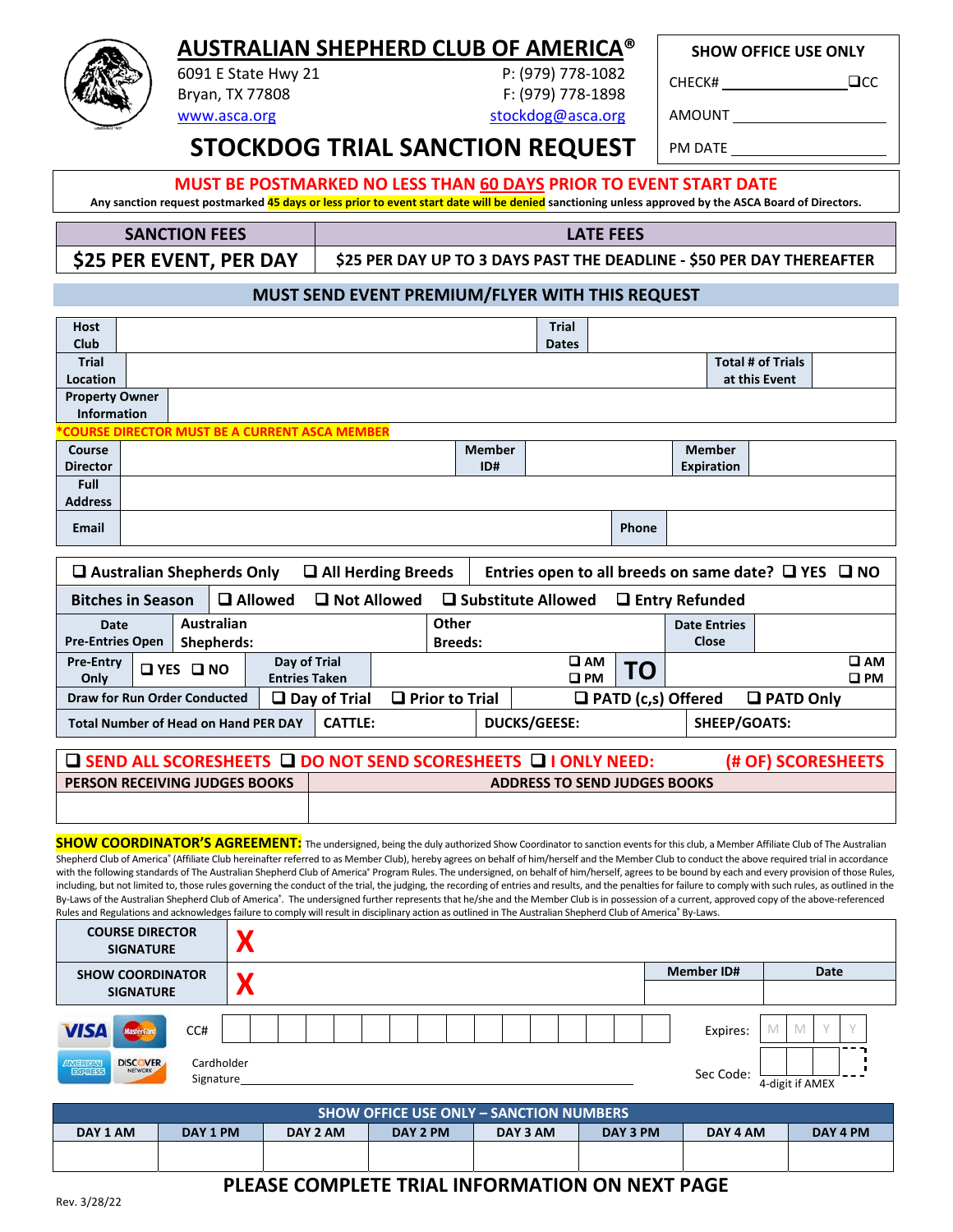# **ONLY ENTER ONE JUDGE AND TRIAL DATE IN EACH BOX (ONE FOR AM/ONE FOR PM)**

| Date:         |                   | $\Box$ AM $\Box$ PM | Date:        |                   | <b>OAM OPM</b> | Date:         |                   | $\square$ AM $\square$ PM |
|---------------|-------------------|---------------------|--------------|-------------------|----------------|---------------|-------------------|---------------------------|
|               | <b>Judge Name</b> | ID#                 |              | <b>Judge Name</b> | ID#            |               | <b>Judge Name</b> | ID#                       |
|               |                   |                     |              |                   |                |               |                   |                           |
|               | Course            | <b>Entries</b>      |              | Course            | <b>Entries</b> |               | Course            | <b>Entries</b>            |
| <b>Cattle</b> |                   |                     | Cattle       |                   |                | <b>Cattle</b> |                   |                           |
|               | Course            | <b>Entries</b>      |              | Course            | <b>Entries</b> |               | Course            | <b>Entries</b>            |
| <b>Ducks</b>  |                   |                     | <b>Ducks</b> |                   |                | <b>Ducks</b>  |                   |                           |
|               | Course            | <b>Entries</b>      |              | Course            | <b>Entries</b> |               | Course            | <b>Entries</b>            |
| <b>Sheep</b>  |                   |                     | <b>Sheep</b> |                   |                | <b>Sheep</b>  |                   |                           |

| Date:         |                   | $\Box$ AM $\Box$ PM | Date:         |                   | $\Box$ AM $\Box$ PM | Date:         |                   | $\Box$ AM $\Box$ PM |
|---------------|-------------------|---------------------|---------------|-------------------|---------------------|---------------|-------------------|---------------------|
|               | <b>Judge Name</b> | ID#                 |               | <b>Judge Name</b> | ID#                 |               | <b>Judge Name</b> | ID#                 |
|               |                   |                     |               |                   |                     |               |                   |                     |
|               | Course            | <b>Entries</b>      |               | Course            | <b>Entries</b>      |               | Course            | <b>Entries</b>      |
| <b>Cattle</b> |                   |                     | <b>Cattle</b> |                   |                     | <b>Cattle</b> |                   |                     |
|               | Course            | <b>Entries</b>      |               | Course            | <b>Entries</b>      |               | Course            | <b>Entries</b>      |
| <b>Ducks</b>  |                   |                     | <b>Ducks</b>  |                   |                     | <b>Ducks</b>  |                   |                     |
|               | <b>Course</b>     | <b>Entries</b>      |               | Course            | <b>Entries</b>      |               | Course            | <b>Entries</b>      |
| <b>Sheep</b>  |                   |                     | <b>Sheep</b>  |                   |                     | <b>Sheep</b>  |                   |                     |

| Date:         |                   | $\square$ AM $\square$ PM | Date:             |        | $\square$ AM $\square$ PM | Date:             |        |  | $\square$ AM $\square$ PM |
|---------------|-------------------|---------------------------|-------------------|--------|---------------------------|-------------------|--------|--|---------------------------|
|               | <b>Judge Name</b> | ID#                       | <b>Judge Name</b> |        | ID#                       | <b>Judge Name</b> |        |  | ID#                       |
|               |                   |                           |                   |        |                           |                   |        |  |                           |
|               | Course            | <b>Entries</b>            |                   | Course | <b>Entries</b>            |                   | Course |  | <b>Entries</b>            |
| <b>Cattle</b> |                   |                           | <b>Cattle</b>     |        |                           | <b>Cattle</b>     |        |  |                           |
|               | Course            | <b>Entries</b>            |                   | Course | <b>Entries</b>            |                   | Course |  | <b>Entries</b>            |
| <b>Ducks</b>  |                   |                           | <b>Ducks</b>      |        |                           | <b>Ducks</b>      |        |  |                           |
|               | Course            | <b>Entries</b>            |                   | Course | <b>Entries</b>            |                   | Course |  | <b>Entries</b>            |
| <b>Sheep</b>  |                   |                           | <b>Sheep</b>      |        |                           | <b>Sheep</b>      |        |  |                           |

| Date:         |                   | $\Box$ AM $\Box$ PM $\Box$ Date: |                   |        | $\square$ AM $\square$ PM | Date:             |        |  | $\Box$ AM $\Box$ PM |
|---------------|-------------------|----------------------------------|-------------------|--------|---------------------------|-------------------|--------|--|---------------------|
|               | <b>Judge Name</b> | ID#                              | <b>Judge Name</b> |        | ID#                       | <b>Judge Name</b> |        |  | ID#                 |
|               |                   |                                  |                   |        |                           |                   |        |  |                     |
|               | Course            | <b>Entries</b>                   |                   | Course | <b>Entries</b>            |                   | Course |  | <b>Entries</b>      |
| <b>Cattle</b> |                   |                                  | <b>Cattle</b>     |        |                           | <b>Cattle</b>     |        |  |                     |
|               | Course            | <b>Entries</b>                   |                   | Course | <b>Entries</b>            |                   | Course |  | <b>Entries</b>      |
| <b>Ducks</b>  |                   |                                  | <b>Ducks</b>      |        |                           | <b>Ducks</b>      |        |  |                     |
|               | <b>Course</b>     | <b>Entries</b>                   |                   | Course | <b>Entries</b>            |                   | Course |  | <b>Entries</b>      |
| <b>Sheep</b>  |                   |                                  | <b>Sheep</b>      |        |                           | <b>Sheep</b>      |        |  |                     |

## **USE NEXT PAGE FOR ARENA DIAGRAMS OR ATTACH DIAGRAMS ON A SEPARATE PAGE**